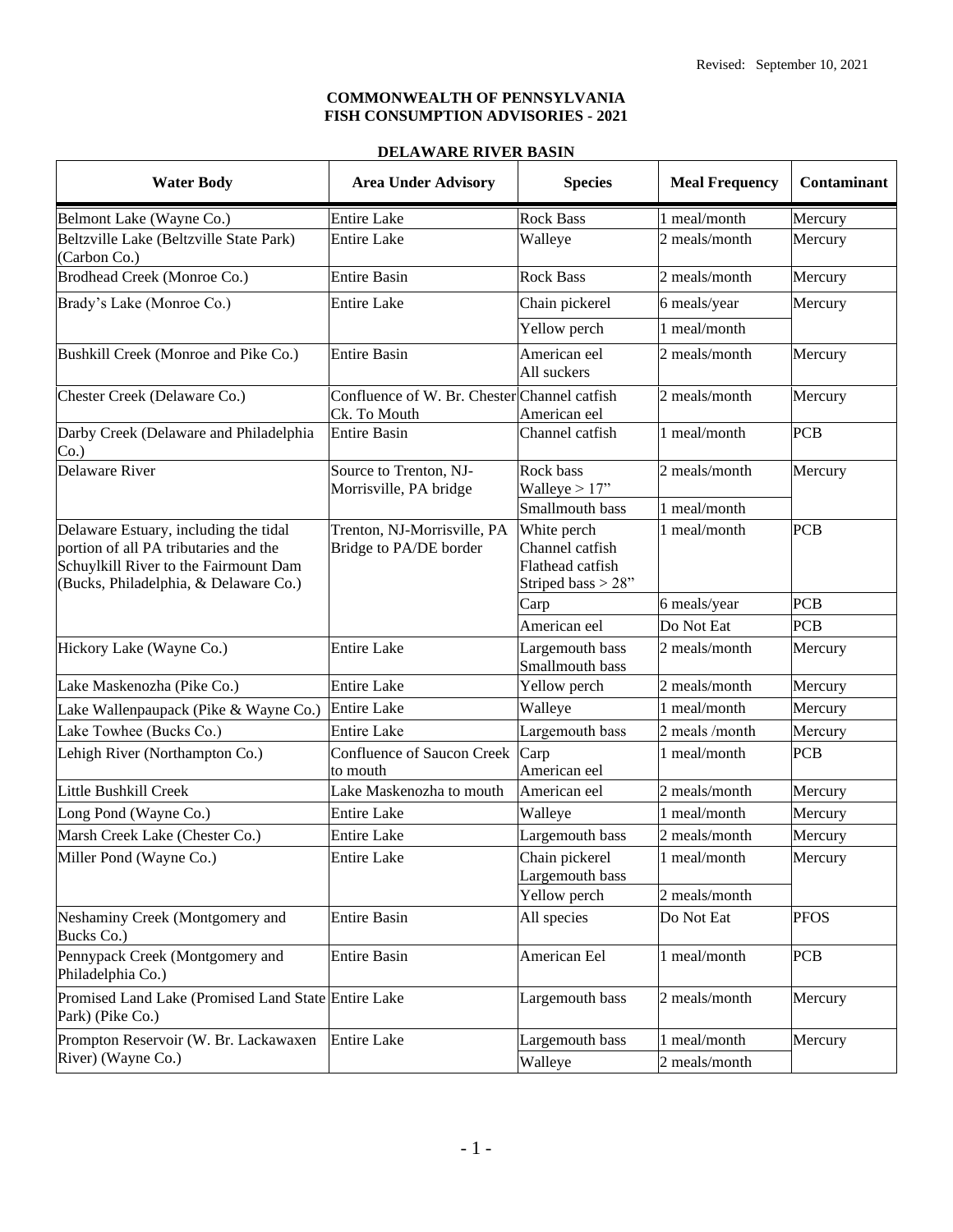| <b>Water Body</b>                                                               | <b>Area Under Advisory</b>                                                                      | <b>Species</b>                                                                                                   | <b>Meal Frequency</b> | Contaminant                                         |
|---------------------------------------------------------------------------------|-------------------------------------------------------------------------------------------------|------------------------------------------------------------------------------------------------------------------|-----------------------|-----------------------------------------------------|
| Red Clay Creek (Chester Co.)                                                    | Entire Basin, based on<br>advisories issued by<br>Delaware Dept. of Natural<br>Resources and    | All species                                                                                                      | 3 meals/year          | <b>PCB</b><br><b>DDT</b><br>Dioxins<br>Chlorinated- |
| Schuylkill River (Schuylkill Co.)                                               | <b>Environmental Control</b><br>Confluence of Mill Cr. at                                       | Trout                                                                                                            | 1 meal/month          | Pesticides<br><b>PCB</b>                            |
| Schuylkill River (Schuylkill & Berks Co.)                                       | Port Carbon to Auburn Dam<br>Confluence of Mahannon Cr.<br>at Landingville to Kernsville<br>Dam | Brown bullhead<br>All suckers                                                                                    | 1 meal/month          | <b>PCB</b>                                          |
| Schuylkill River (Berks Co.)                                                    | Kernsville Dam to Maiden<br>Creek                                                               | All suckers                                                                                                      | 1 meal/month          | <b>PCB</b>                                          |
| Schuylkill River (Berks, Chester, &                                             | <b>Confluence of Maiden Creek</b>                                                               | All suckers                                                                                                      | 1 meal/month          | <b>PCB</b>                                          |
| Montgomery Co.)                                                                 | to Black Rock Dam above<br>Phoenixville                                                         | Carp<br>Channel catfish                                                                                          | 6 meals/year          | <b>PCB</b>                                          |
| Schuylkill River (Chester, Montgomery, & Black Rock Dam to<br>Philadelphia Co.) | Fairmount Dam in                                                                                | Carp<br>American eel                                                                                             | Do Not Eat            | <b>PCB</b>                                          |
|                                                                                 | Philadelphia                                                                                    | All suckers<br>Channel catfish<br>Flathead catfish                                                               | I meal/month          |                                                     |
|                                                                                 |                                                                                                 | Corbicula (Asiatic<br>$clam$ – *The harvest<br>of live mussels and<br>clams in<br>Pennsylvania is<br>prohibited. |                       |                                                     |
| Schuylkill River (Berks, Chester,                                               | <b>Confluence of Maiden Creek</b>                                                               | American eel                                                                                                     | Do Not Eat            | <b>PCB</b>                                          |
| Montgomery & Philadelphia Co.)                                                  | to Fairmount Dam                                                                                | All suckers                                                                                                      | 1 meal/month          |                                                     |
| Shohola Lake (Pike Co.)                                                         | <b>Entire Lake</b>                                                                              | Largemouth bass                                                                                                  | 1 meal/month          | Mercury                                             |
| Stairway Pond (Pike Co.)                                                        | <b>Entire Pond</b>                                                                              | Largemouth bass                                                                                                  | 2 meals/month         | Mercury                                             |
| Tobyhanna Creek (Carbon and Monroe<br>Co.                                       | Pocono Lake dam to mouth                                                                        | Smallmouth bass                                                                                                  | 2 meals/month         | Mercury                                             |
| West Branch Brandywine Creek (Chester<br>Co.                                    | From business Rt. 30<br>(Lincoln Highway) in<br>Coatesville to confluence of<br><b>Buck Run</b> | American eel                                                                                                     | 1 meal/month          | PCB                                                 |
| West Branch Schuylkill River (Schuylkill<br>Co.                                 | <b>Entire Basin</b>                                                                             | <b>Brook</b> trout                                                                                               | 1 meal/month          | <b>PCB</b>                                          |
| White Clay Creek                                                                | <b>Entire Basin</b>                                                                             | American eel                                                                                                     | 2 meals/month         | Mercury                                             |
| White Oak Pond (Wayne Co.)                                                      | <b>Entire Lake</b>                                                                              | Largemouth bass                                                                                                  | 2 meals/month         | Mercury                                             |

# **SUSQUEHANNA RIVER BASIN**

| <b>Water Body</b>                                          | <b>Area Under Advisory</b> | <b>Species</b>                    | <b>Meal Frequency</b> | <b>Contaminant</b> |
|------------------------------------------------------------|----------------------------|-----------------------------------|-----------------------|--------------------|
| Beechwood Lake (Tioga Co.)                                 | Entire Lake                | Largemouth bass                   | 1 meal/month          | Mercury            |
| Black Moshannon State Park Lake (Centre Entire Lake<br>Co. |                            | Largemouth bass<br>Chain pickerel | 2 meals/month         | Mercury            |
| Bearwallow Pond (Sullivan Co.)                             | <b>Entire Lake</b>         | Largemouth bass<br>Chain pickerel | 2 meals/month         | Mercury            |
| Chemung River (Bradford Co.)                               | NY/PA border to mouth      | Channel catfish                   | 2 meals/month         | Mercury            |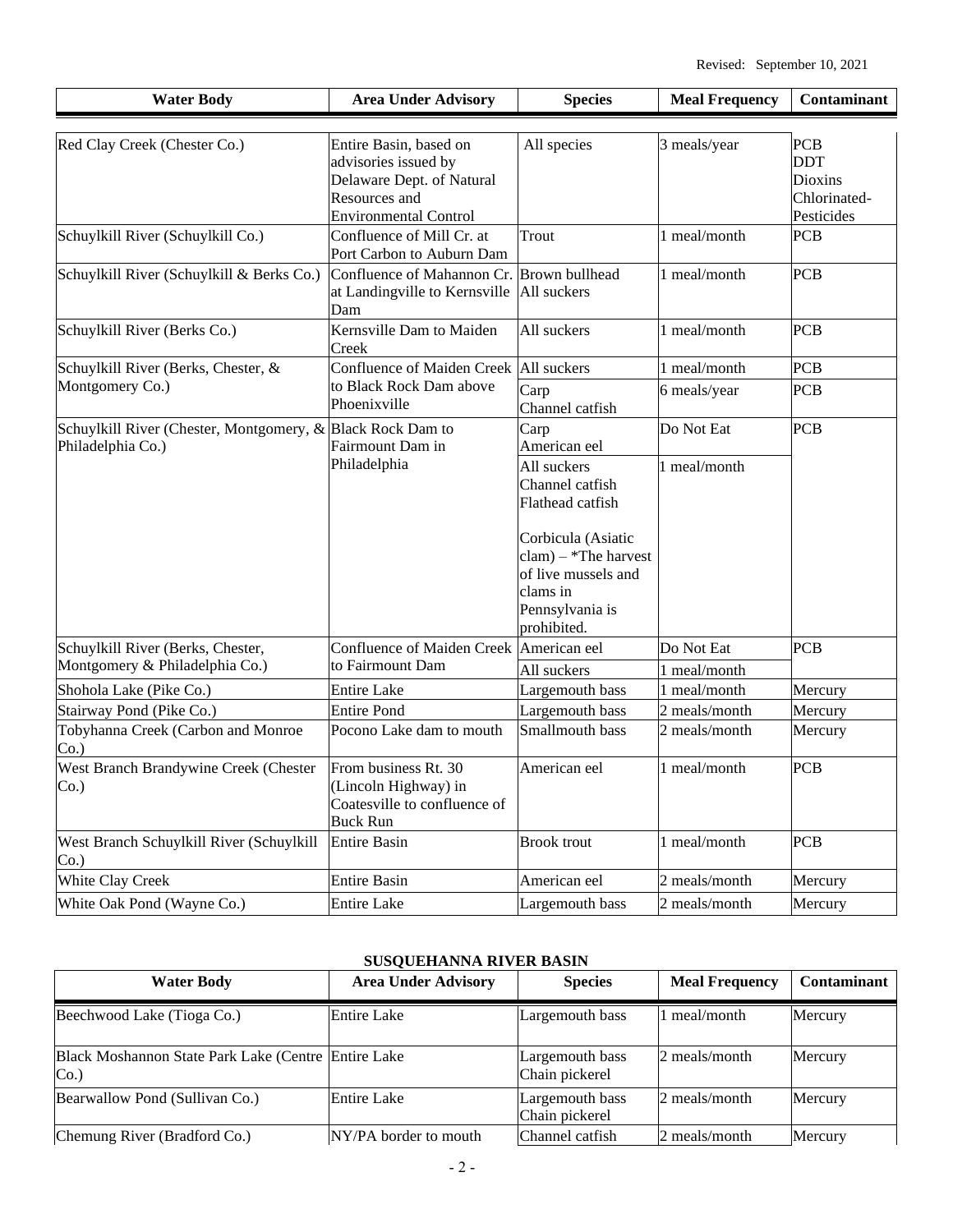| <b>Water Body</b>                                                                                              | <b>Area Under Advisory</b>                                                                                 | <b>Species</b>                                          | <b>Meal Frequency</b>         | Contaminant |
|----------------------------------------------------------------------------------------------------------------|------------------------------------------------------------------------------------------------------------|---------------------------------------------------------|-------------------------------|-------------|
|                                                                                                                |                                                                                                            | Smallmouth bass                                         | 1 meal/month                  |             |
| Conestoga River (Lancaster Co.)                                                                                | Slackwater to mouth                                                                                        | Rock bass                                               | 2 meals/month                 | Mercury     |
| Cowanesque River and Reservoir (Tioga<br>$Co.$ )                                                               | Cowanesque River Mouth to Smallmouth bass<br>PA/NY border                                                  |                                                         | 2 meals/month                 | Mercury     |
|                                                                                                                |                                                                                                            | <b>Black crappie</b><br>Yellow perch<br>Largemouth bass | 1 meal/month                  |             |
| Elk Lake (Sullivan County)                                                                                     | <b>Entire Lake</b>                                                                                         | Largemouth bass<br>Chain Pickerel                       | 2 meals/month                 | Mercury     |
| First Fork Sinnemahoning Creek-George<br>B. Stevenson Dam (Sinnemahoning State<br>Park) (Cameron & Potter Co.) | <b>Entire Lake</b>                                                                                         | Largemouth bass                                         | 2 meals/month                 | Mercury     |
| First Fork Sinnemahoning Creek (Cameron<br>$Co.$ )                                                             | George B. Stevenson Dam to Smallmouth bass<br>mouth                                                        |                                                         | 2 meals/month                 | Mercury     |
| Francis Slocum Lake (Luzerne Co.)                                                                              | <b>Entire Lake</b>                                                                                         | Largemouth bass                                         | 2 meals/month                 | Mercury     |
| Hunters Lake (Sullivan Co.)                                                                                    | <b>Entire Lake</b>                                                                                         | All Species                                             | 2 meals/month                 | Mercury     |
| Hamilton Lake (Tioga Co.                                                                                       | <b>Entire Lake</b>                                                                                         | Largemouth bass                                         | 2 meals/month                 | Mercury     |
| Hammond Lake (Tioga Co.)                                                                                       | <b>Entire Lake</b>                                                                                         | Largemouth bass                                         | 2 meals/month                 | Mercury     |
| Jacks Creek (Mifflin Co.)                                                                                      | Paintersville Bridge to mouth Bluegill                                                                     | Rock bass<br>Fallfish                                   | 1 meal/month                  | <b>PCB</b>  |
| Kettle Creek Lake (Kettle Creek State<br>Park) (Clinton Co.)                                                   | <b>Entire Lake</b>                                                                                         | <b>Black</b> crappie<br>Yellow perch                    | 2 meals/month                 | Mercury     |
|                                                                                                                |                                                                                                            | Largemouth bass                                         | 1 meal/month                  |             |
| Kettle Creek (Clinton Co.)                                                                                     | Alvin R. Bush Dam to mouth Smallmouth bass                                                                 |                                                         | 2 meals/month                 | Mercury     |
| Lackawanna Lake (Lackawanna State<br>Park) (Lackawanna Co.)                                                    | <b>Entire Lake</b>                                                                                         | Largemouth bass                                         | 2 meals/month                 | Mercury     |
| Lake Jean (UNT Kitchen Cr.) (Ricketts<br>Glen State Park, Sullivan and Luzerne Co.)                            | <b>Entire Lake</b>                                                                                         | Chain pickerel<br>Largemouth bass<br>Yellow perch       | 1 meal/month<br>2 meals/month | Mercury     |
| Lake Makoma (Mill Cr.) (Sullivan Co.)                                                                          | <b>Entire Lake</b>                                                                                         | Largemouth bass                                         | 2 meals/month                 | Mercury     |
| Lake Winola (Wyoming Co.)                                                                                      | <b>Entire Lake</b>                                                                                         | Largemouth bass                                         | 2 meals/month                 | Mercury     |
| Laurel Lake (Cumberland Co.)                                                                                   | <b>Entire Lake</b>                                                                                         | Largemouth bass                                         | 2 meals/month                 | Mercury     |
| Lily Lake (Luzerne Co.)                                                                                        | <b>Entire Lake</b>                                                                                         | Largemouth bass                                         | 2 meals/month                 | Mercury     |
| Little Pine Creek (Clinton Co.)                                                                                | <b>Entire Basin</b>                                                                                        | <b>Yellow Perch</b>                                     | 2 meals/month                 | Mercury     |
| Logan Branch (Centre Co.)                                                                                      | Axemann to mouth                                                                                           | <b>Brown</b> trout                                      | 1 meal/month                  | <b>PCB</b>  |
| Lyman Run Reservoir (Potter Co.)                                                                               | <b>Entire Lake</b>                                                                                         | Largemouth bass                                         | 1 meal/month                  | Mercury     |
| Maple Lake (Lackawanna Co.)                                                                                    | <b>Entire Lake</b>                                                                                         | Chain pickerel                                          | 2 meals/month                 | Mercury     |
| McWilliams Reservoir (Northumberland<br>and Columbia Co.)                                                      | <b>Entire Reservoir</b>                                                                                    | Largemouth bass                                         | 2 meals/month                 | Mercury     |
| Mountain Mud Pond (Merli_Sarnoski<br>Park) (Lackawanna Co.)                                                    | Entire lake                                                                                                | Largemouth bass                                         | 2 meals/month                 | Mercury     |
| Pine Creek (Tioga Co.)                                                                                         | Confluence of Painter Run to Smallmouth bass<br>confluence of Fourmile Run<br>near Colton Point State Park |                                                         | 2 meals/month                 | Mercury     |
| Shumans Lake (Sullivan Co.)                                                                                    | <b>Entire Lake</b>                                                                                         | Chain pickerel                                          | 2 meals/month                 | Mercury     |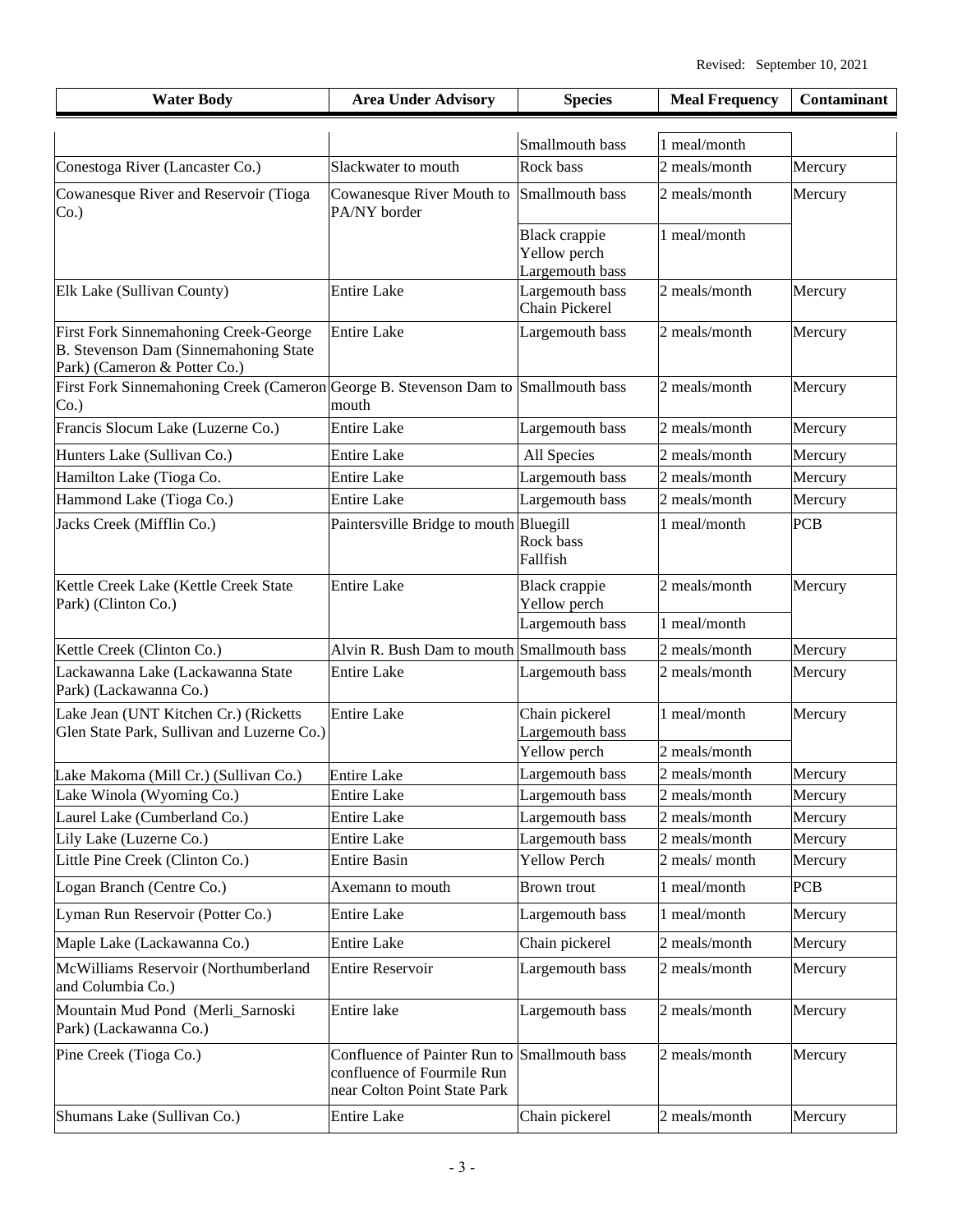| <b>Water Body</b>                                                                                              | <b>Area Under Advisory</b>                                                                                               | <b>Species</b>                                                     | <b>Meal Frequency</b> | Contaminant |
|----------------------------------------------------------------------------------------------------------------|--------------------------------------------------------------------------------------------------------------------------|--------------------------------------------------------------------|-----------------------|-------------|
|                                                                                                                |                                                                                                                          |                                                                    |                       |             |
| Silver Lake (Susquehanna Co.)                                                                                  | <b>Entire Lake</b>                                                                                                       | Largemouth bass                                                    | 2 meals/month         | Mercury     |
| Stephen Foster Lake (Bradford Co.)                                                                             | <b>Entire Lake</b>                                                                                                       | Largemouth bass                                                    | 2 meals/month         | Mercury     |
| Sugar Creek (Bradford Co.)                                                                                     | Confluence of Bailey Run to<br>mouth                                                                                     | Smallmouth bass                                                    | 2 meals/month         | Mercury     |
| Sunfish Pond (Bradford Co.)                                                                                    | <b>Entire Pond</b>                                                                                                       | Largemouth bass<br>Yellow perch                                    | 2 meals/month         | Mercury     |
| Susquehanna River (Susquehanna Co.)                                                                            | Entire section in PA from the Smallmouth bass<br>NY border above Starrucca<br>Creek to the NY border<br>below Great Bend | Fallfish                                                           | 2 meals/month         | Mercury     |
| Susquehanna River (Bradford and<br>Wyoming Co.)                                                                | NY border above Sayre to<br>PA Route 92 bridge at Falls                                                                  | Walleye                                                            | 1 meal/month          | Mercury     |
|                                                                                                                |                                                                                                                          | Smallmouth bass                                                    | 2 meals/month         |             |
|                                                                                                                |                                                                                                                          | Channel catfish<br>Carp                                            | 1 meal/month          | <b>PCB</b>  |
| Susquehanna River (Wyoming,                                                                                    | PA Route 92 bridge at Falls                                                                                              | Smallmouth bass                                                    | 2 meals/month         | Mercury     |
| Lackawanna, Luzerne, Columbia,                                                                                 | to confluence with West                                                                                                  | All suckers                                                        | Do Not Eat            | PCB         |
| Northumberland, and Montour Co.)                                                                               | <b>Branch</b>                                                                                                            | Channel catfish<br>Quillback and Carp<br>Walleye                   | 1 meal/month          |             |
| Susquehanna River (Snyder,<br>Northumberland, Juniata, Perry, Dauphin,<br>Cumberland, York, and Lancaster Co.) | West Branch to PA/MD<br>border                                                                                           | Channel catfish $> 20$ " 1 meal/month<br>Flathead catfish ><br>30" |                       | <b>PCB</b>  |
|                                                                                                                |                                                                                                                          | Flathead catfish ><br>30"                                          |                       | Mercury     |
| Tioga Reservoir (Tioga Co.)                                                                                    | <b>Entire Reservior</b>                                                                                                  | Largemouth bass                                                    | 2 meals/month         | Mercury     |
| Towanda Creek (Bradford Co.)                                                                                   | Confluence of Schrader<br>Creek to mouth                                                                                 | Smallmouth bass                                                    | 2 meals/month         | Mercury     |
| Trindle Spring Run (locally Silver Spring<br>Run) (Cumberland Co.)                                             | Silver Spring Meeting House All trout<br>to mouth (approx. 1 mile)                                                       |                                                                    | 1 meal/month          | <b>PCB</b>  |
| Tunkhannock Creek (Wyoming Co.)                                                                                | <b>Confluence of South Branch</b><br>to mouth                                                                            | Smallmouth bass                                                    | 2 meals/month         | Mercury     |
| Tuscarora Creek (Juniata Co.)                                                                                  | SR 3008 bridge above Port<br>Royal to mouth                                                                              | Smallmouth bass                                                    | 2 meals/month         | Mercury     |
| West Branch Susquehanna River (Clinton,<br>Lycoming, Union and Northumberland<br>Co.                           | <b>Bald Eagle Creek to</b><br>confluence with Susquehanna Walleye<br>River                                               |                                                                    | 2 meals/month         | Mercury     |
| White Deer Creek (Clinton, Centre, Union<br>Co.                                                                | <b>Entire Basin</b>                                                                                                      | <b>Brown</b> trout                                                 | 2 meals/month         | Mercury     |
| Wyalusing Creek (Bradford Co.)                                                                                 | SR 0706 bridge at Camptown Smallmouth bass<br>to mouth                                                                   |                                                                    | 2 meals/month         | Mercury     |
| Yellow Breeches Creek (Cumberland Co.)                                                                         | SR 3017 bridge at Huntsdale Brown trout<br>to confluence of Spruce Run                                                   |                                                                    | 1 meal/month          | <b>PCB</b>  |

### **OHIO RIVER BASIN**

| <b>Water Body</b>            | <b>Area Under Advisory</b>                    | <b>Species</b>  | <b>Meal Frequency</b> | <b>Contaminant</b> |
|------------------------------|-----------------------------------------------|-----------------|-----------------------|--------------------|
| Allegheny River (McKean Co.) | Confluence of Potato Creek<br>to PA/NY border | Smallmouth bass | meal/month            | Mercury            |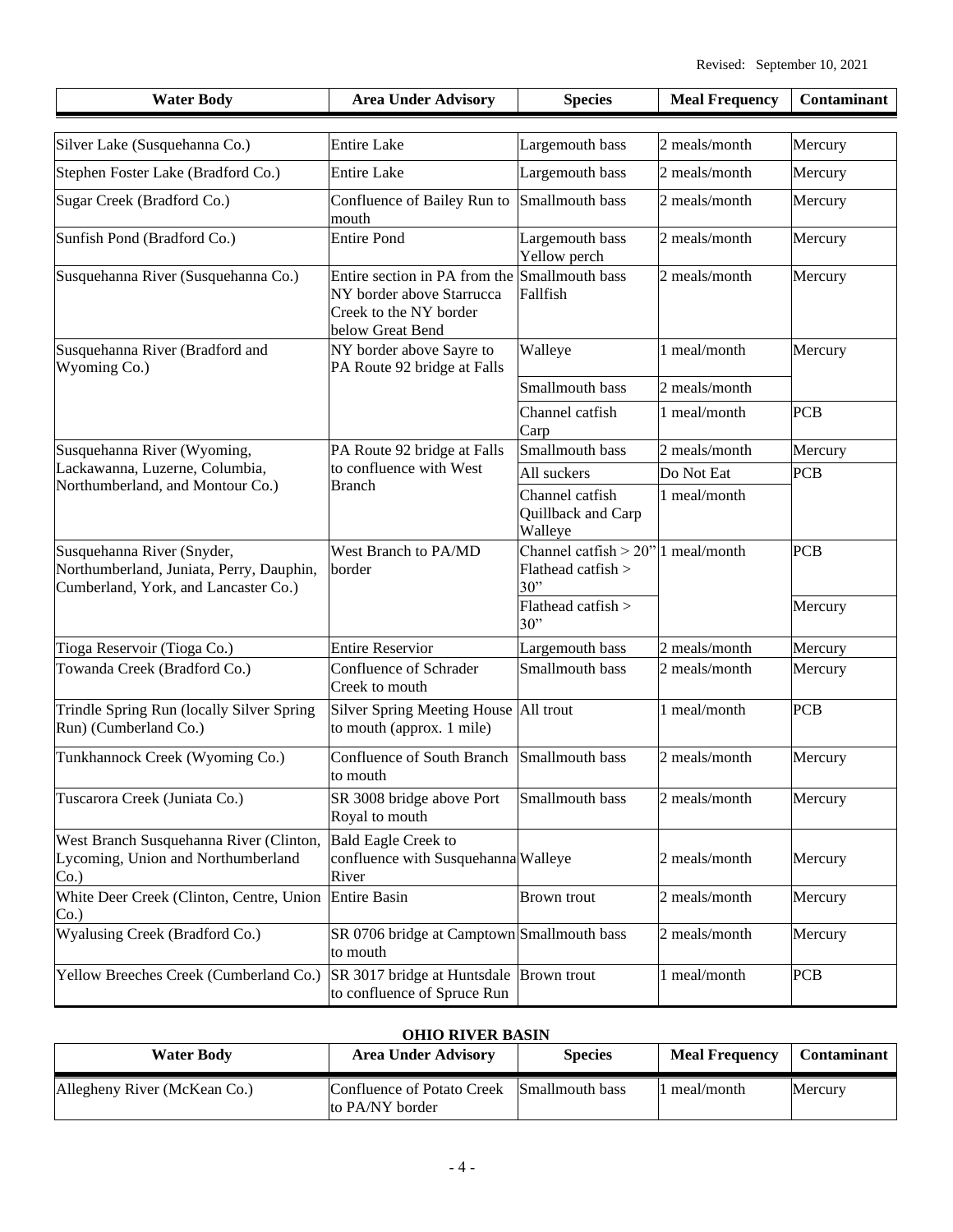| <b>Water Body</b>                                         | <b>Area Under Advisory</b>                                                           | <b>Species</b>                            | <b>Meal Frequency</b> | Contaminant |
|-----------------------------------------------------------|--------------------------------------------------------------------------------------|-------------------------------------------|-----------------------|-------------|
| Allegheny Reservoir (Warren and McKean Entire Lake<br>Co. |                                                                                      | Smallmouth bass                           | 2 meals/month         | Mercury     |
| Allegheny River (Warren, Forest &<br>Venango Co.)         | Kinzua Dam to Lock & Dam Smallmouth Bass                                             | Walleye                                   | 2 meals/month         | Mercury     |
| Allegheny River (Armstrong Co.)                           | Pool 6 - Lock & Dam 7 to<br>Lock & Dam 6                                             | Carp                                      | 1 meal/month          | <b>PCB</b>  |
| Allegheny River (Armstrong Co.)                           | Pool 5 - Lock & Dam 6 to<br>Lock & Dam 5                                             | Carp<br>Channel catfish                   | 1 meal/month          | <b>PCB</b>  |
| Allegheny River (Armstrong & Allegheny<br>Co.             | Pool 4 - Lock & Dam 5 to<br>Lock & Dam 4                                             | Carp<br>Channel catfish                   | 1 meal/month          | <b>PCB</b>  |
| Allegheny River (Allegheny Co.)                           | Pool 3 - Lock & Dam 4 to<br>Lock & Dam 3                                             | Carp<br>Channel catfish                   | 1 meal/month          | <b>PCB</b>  |
| Allegheny River (Allegheny Co.)                           | Pool 2 - Lock & Dam 3 to<br>Lock & Dam 2                                             | Carp<br>Channel catfish                   | 1 meal/month          | <b>PCB</b>  |
| Allegheny River (Allegheny Co.)                           | Lock & Dam 2 to<br>Montgomery Lock & Dam on<br>the Ohio River                        | See Ohio River (Allegheny and Beaver Co.) |                       |             |
| Beaver River (Lawrence & Beaver Co.)                      | Confluence of Mahoning and Smallmouth Bass<br>Shenango Rivers to mouth               | Channel catfish                           | 1 meal/month          | PCB         |
|                                                           |                                                                                      | Carp                                      | Do Not Eat            | <b>PCB</b>  |
| Beaver Run Reservoir (Westmoreland Co.) Entire Lake       |                                                                                      | Largemouth bass                           | 2 meals/month         | Mercury     |
| Brokenstraw Creek (Warren Co.)                            | Confluence of Hare Creek to<br>mouth                                                 | All suckers<br>Smallmouth bass            | 2 meals/month         | Mercury     |
| <b>Chartiers &amp; Little Chartiers Creeks</b>            | Chartiers Creek - Canonsburg Largemouth bass                                         |                                           | 1 meal/month          | <b>PCB</b>  |
| (Allegheny & Washington Co.)                              | to mouth                                                                             | Carp                                      | Do Not Eat            |             |
|                                                           | L. Chartiers Creek -<br>Canonsburg Lake dam to<br>mouth                              | Smallmouth bass                           | 6 meals/year          |             |
| Chapman Dam Reservoir (Warren Co.)                        | <b>Entire Lake</b>                                                                   | Largemouth bass                           | 2 meals/month         | Mercury     |
| Clarion River (Clarion, Clearfield & Elk<br>Co.           | Entire Basin upstream of<br>Piney Dam                                                | Smallmouth bass<br>Largemouth bass        | 2 meals/month         | Mercury     |
| Clarion River (Clarion Co.)                               | <b>Confluence of Canoe Creek</b><br>above Callensburg to<br>confluence of Turkey Run | Walleye                                   | 2 meals/month         | Mercury     |
| Conemaugh River (Indiana<br>&Westmoreland Co.)            | Conemaugh Lake dam to<br>mouth                                                       | Carp                                      | 1 meal/month          | <b>PCB</b>  |
| Conewango Creek (Warren Co.)                              | NY/PA border to mouth                                                                | Smallmouth bass                           | 2 meals/month         | Mercury     |
| Conneaut Lake (Crawford Co.)                              | <b>Entire Lake</b>                                                                   | Largemouth bass                           | 2 meals/month         | Mercury     |
|                                                           |                                                                                      | Northern pike                             | 1 meal/month          |             |
| Crystal Lake (Crawford Co.)                               | <b>Entire Lake</b>                                                                   | Largemouth bass                           | 1 meal/month          | Mercury     |
| Dunkard Creek (Greene Co.)                                | Confluence of Toms Run to<br>confluence of Roberts Run                               | Largemouth bass                           | 2 meals/month         | Mercury     |
| Dunkard Creek (Greene Co.)                                | SR 2021 bridge to mouth                                                              | Smallmouth bass                           | 2 meals/month         | Mercury     |
| East Branch Lake (E. Br. Clarion River)<br>(Elk Co.)      | <b>Entire Lake</b>                                                                   | Smallmouth bass                           | 2 meals/month         | Mercury     |
| Eaton Reservoir (Erie Co.)                                | <b>Entire Lake</b>                                                                   | Largemouth bass<br>Walleye                | 2 meals/month         | Mercury     |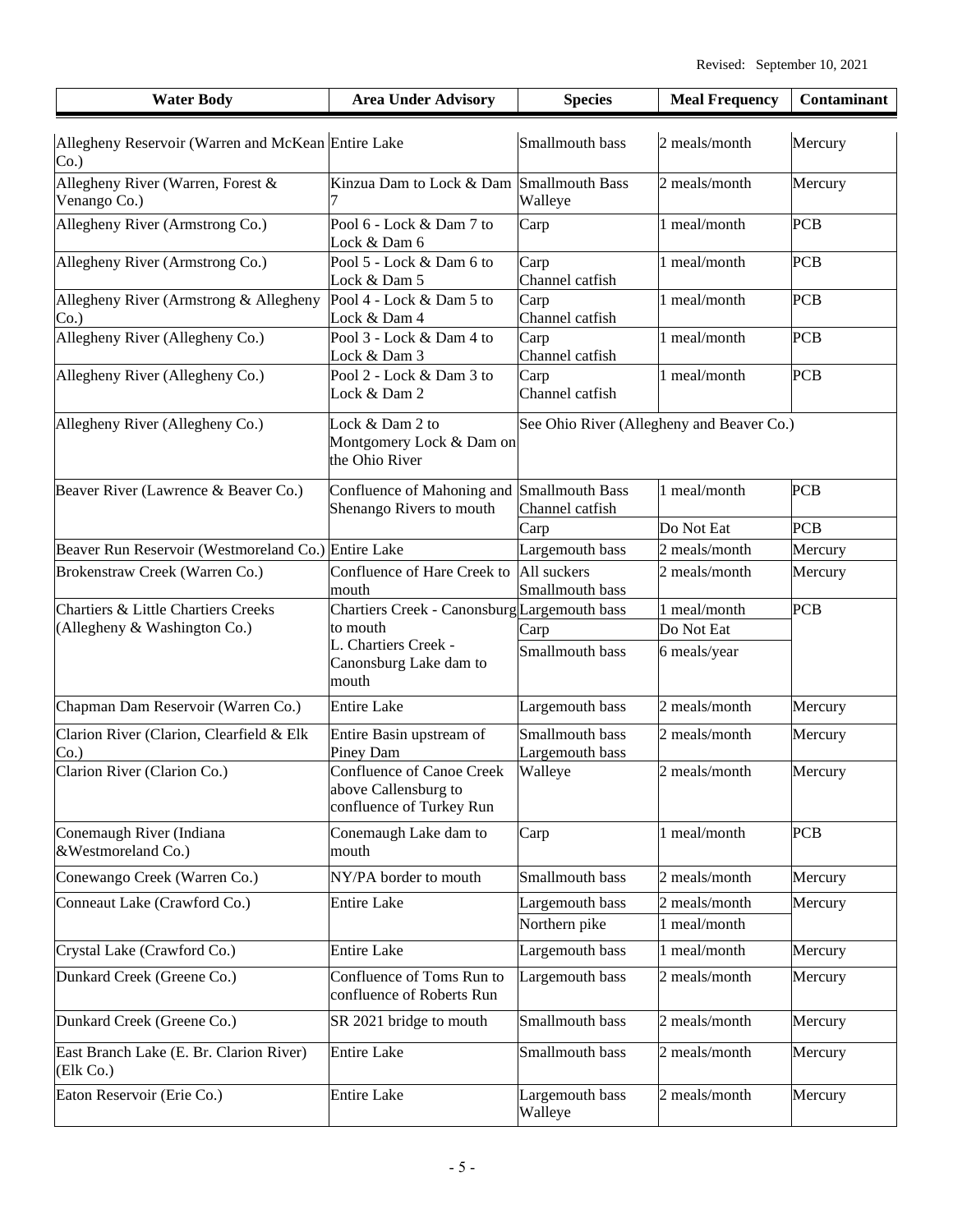| <b>Entire Lake</b><br>Edinboro Lake (Erie Co.)<br>Largemouth bass<br>2 meals/month<br>French Creek (Erie, Crawford, Mercer, &<br>Smallmouth bass<br><b>Entire Mainstem</b><br>2 meals/month<br>Venango Co.)<br>Walleye<br>Geneva Swamp (Crawford Co.)<br><b>Entire Marsh</b><br>Bowfin<br>1 meal/month<br>Justus Lake (Venango Co.)<br>Smallmouth bass<br><b>Entire Lake</b><br>2 meals/month<br>Largemouth bass<br>Lake Canadohta (Crawford Co.)<br>Largemouth bass<br>2 meals/month<br><b>Entire Lake</b><br>Walleye             | Mercury    |
|------------------------------------------------------------------------------------------------------------------------------------------------------------------------------------------------------------------------------------------------------------------------------------------------------------------------------------------------------------------------------------------------------------------------------------------------------------------------------------------------------------------------------------|------------|
|                                                                                                                                                                                                                                                                                                                                                                                                                                                                                                                                    |            |
|                                                                                                                                                                                                                                                                                                                                                                                                                                                                                                                                    | Mercury    |
|                                                                                                                                                                                                                                                                                                                                                                                                                                                                                                                                    | Mercury    |
|                                                                                                                                                                                                                                                                                                                                                                                                                                                                                                                                    | Mercury    |
|                                                                                                                                                                                                                                                                                                                                                                                                                                                                                                                                    | Mercury    |
| Lake LeBoeuf (Erie Co.)<br><b>Entire Lake</b><br>Muskellunge<br>1 meal/month                                                                                                                                                                                                                                                                                                                                                                                                                                                       | Mercury    |
| Largemouth bass<br>2 meals/month<br>Carp                                                                                                                                                                                                                                                                                                                                                                                                                                                                                           |            |
| Largemouth bass<br>Lake Pleasant (Erie Co.)<br><b>Entire Lake</b><br>2 meals/month                                                                                                                                                                                                                                                                                                                                                                                                                                                 | Mercury    |
| <b>Yellow Perch</b><br>Lopez Pond (Sullivan Co.)<br><b>Entire Lake</b><br>2 meals/month                                                                                                                                                                                                                                                                                                                                                                                                                                            | Mercury    |
| Mahoning River (Lawrence Co.)<br>Entire portion in PA<br>6 meals/year<br>Carp                                                                                                                                                                                                                                                                                                                                                                                                                                                      | <b>PCB</b> |
| Channel catfish<br>Do Not Eat                                                                                                                                                                                                                                                                                                                                                                                                                                                                                                      |            |
| Point Marion Lock & Dam to Carp<br>Monongahela River (Fayette & Greene<br>1 meal/month<br>Maxwell Lock & Dam<br>Co.                                                                                                                                                                                                                                                                                                                                                                                                                | <b>PCB</b> |
| Pool 4 - Maxwell Lock &<br>Monongahela River (Fayette &<br>1 meal/month<br>Carp<br><b>Washington Co.)</b><br>Dam to Lock & Dam 4                                                                                                                                                                                                                                                                                                                                                                                                   | <b>PCB</b> |
| Monongahela River (Allegheny,<br>1 meal/month<br>Pool 3 - Lock & Dam 4 to<br>Carp<br>Washington & Westmoreland Co.)<br>Lock & Dam 3                                                                                                                                                                                                                                                                                                                                                                                                | <b>PCB</b> |
| Monongahela River (Allegheny Co.)<br>Pool 2 - Lock & Dam 3 to<br>1 meal/month<br>Carp<br>Lock & Dam 2                                                                                                                                                                                                                                                                                                                                                                                                                              | <b>PCB</b> |
| See Ohio River (Allegheny and Beaver Co.)<br>Monongahela River (Allegheny Co.)<br>From Lock & Dam 2 to the<br>Montgomery Lock & Dam on<br>the Ohio River                                                                                                                                                                                                                                                                                                                                                                           |            |
| 1 meal/month<br>Ohio River (Allegheny and Beaver Co.)<br><b>Black</b> crappie<br>From Lock & Dam 2 on the<br>Monongahela River and Lock White crappie<br>& Dam 2 on the Allegheny Freshwater drum<br>River to the Montgomery<br>Largemouth bass<br>Smallmouth bass<br>Lock and Dam<br>Spotted bass<br>Based on advisories issued by Sauger<br>Ohio River Valley Water<br>Walleye<br><b>Sanitation Commission</b><br>All suckers<br>6 meals/year<br>Flathead catfish<br><b>Hybrid Striped bass</b><br>White bass<br>Channel catfish | <b>PCB</b> |
| Do Not Eat<br>Carp                                                                                                                                                                                                                                                                                                                                                                                                                                                                                                                 |            |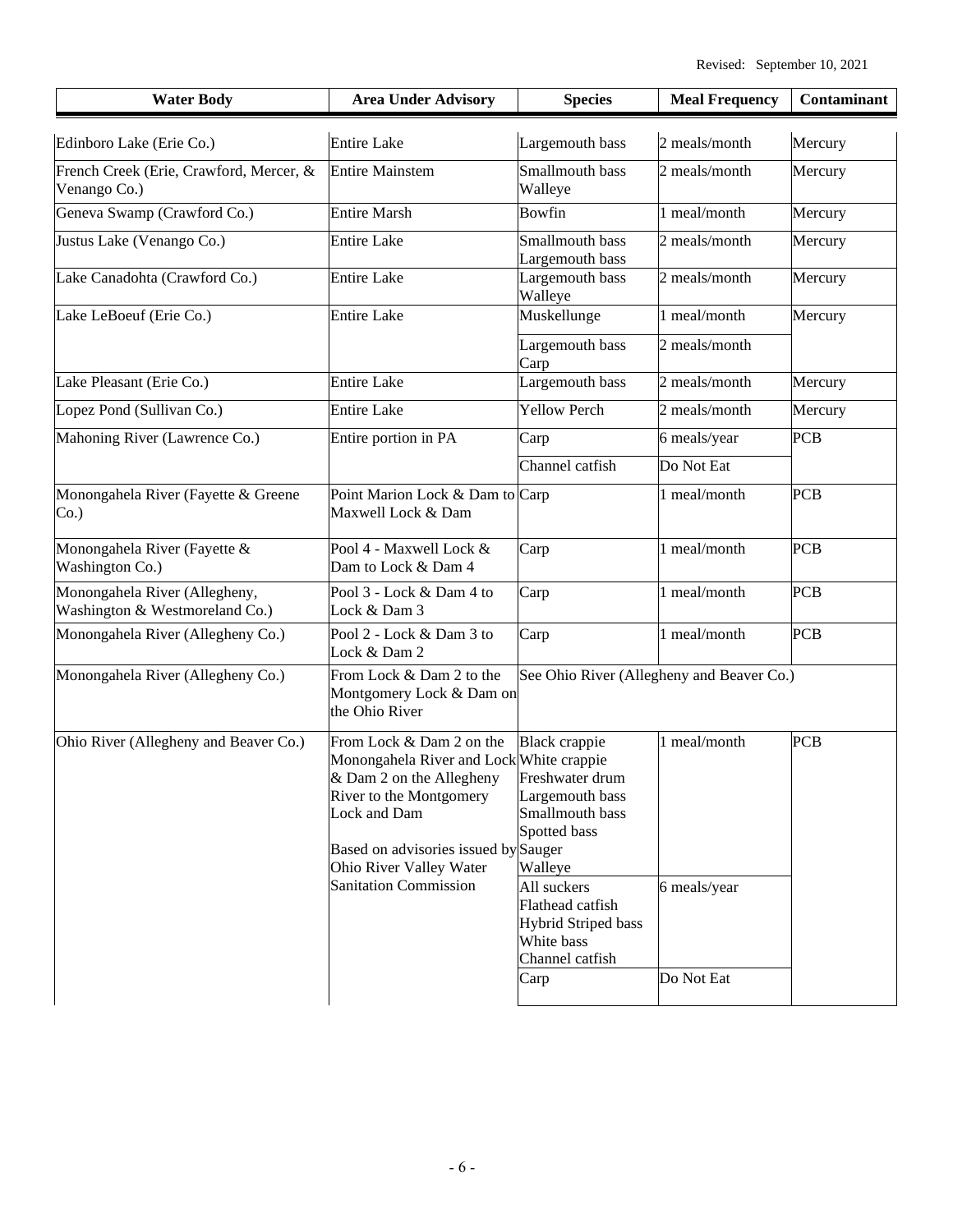| <b>Water Body</b>                                              | <b>Area Under Advisory</b>                                                                                                                                                   | <b>Species</b>                                                                                                                      | <b>Meal Frequency</b>         | Contaminant |
|----------------------------------------------------------------|------------------------------------------------------------------------------------------------------------------------------------------------------------------------------|-------------------------------------------------------------------------------------------------------------------------------------|-------------------------------|-------------|
| Ohio River (Beaver Co.)                                        | From Montgomery Lock and All suckers<br>Dam to the state border<br>Based on advisories issued by Flathead catfish<br>Ohio River Valley Water<br><b>Sanitation Commission</b> | <b>Black crappie</b><br>White crappie<br>Largemouth bass<br>Smallmouth bass<br>Spotted bass<br>Freshwater drum<br>Sauger<br>Walleye | 1 meal/month                  | <b>PCB</b>  |
|                                                                |                                                                                                                                                                              | Carp<br>Channel catfish $< 18"$<br><b>Hybrid Striped bass</b><br>White bass<br>Channel catfish $> 18"$ Do Not Eat                   | 6 meals/year                  |             |
| Oil Creek (Venango Co.)                                        | SR 1004 bridge at Petroleum<br>Center to mouth                                                                                                                               | Smallmouth bass                                                                                                                     | 2 meals/month                 | Mercury     |
| Shenango River (Mercer & Lawrence Co.)                         | Shenango Reservoir Dam to<br>mouth                                                                                                                                           | All Species                                                                                                                         | Do Not Eat                    | <b>PCB</b>  |
| Sugar Lake (Crawford Co.)                                      | <b>Entire Lake</b>                                                                                                                                                           | Largemouth bass<br><b>Chain Pickerel</b>                                                                                            | 2 meals/month                 | Mercury     |
| Tamarack Lake (Crawford Co.)                                   | <b>Entire Lake</b>                                                                                                                                                           | Muskellunge<br>Walleye                                                                                                              | 1 meal/month<br>2 meals/month | Mercury     |
| Tenmile Creek (Washington and Greene<br>$Co.$ )                | <b>Entire Basin</b>                                                                                                                                                          | Freshwater drum                                                                                                                     | 1 meals/month                 | Mercury     |
| Tionesta Creek (Warren and Forest Co.)                         | SR 0666 bridge at Henrys<br>Mills to Tionesta Reservoir<br>dam                                                                                                               | Smallmouth bass<br>All suckers                                                                                                      | 2 meals/month                 | Mercury     |
| Tionesta Reservoir (Forest Co.)                                | <b>Entire Lake</b>                                                                                                                                                           | Smallmouth bass                                                                                                                     | 2 meals/month                 | Mercury     |
| Traverse Creek (Beaver Co.)                                    | Source to dam in Raccoon<br><b>State Park</b>                                                                                                                                | Largemouth bass                                                                                                                     | 2 meals/month                 | Mercury     |
| Tunungwant Creek (McKean Co.)                                  | Confluence of East and West Carp<br><b>Branches to PA/NY border</b>                                                                                                          | All suckers                                                                                                                         | 2 meals/month                 | Mercury     |
| Union City Reservoir (Erie Co.)                                | <b>Entire Lake</b>                                                                                                                                                           | Largemouth bass                                                                                                                     | 2 meals/month                 | Mercury     |
| <b>West Branch Caldwell Creek</b><br>(Warren Co.)              | <b>Entire Basin</b>                                                                                                                                                          | <b>Brown</b> trout                                                                                                                  | 2 meals/month                 | Mercury     |
| Youghiogheny Lake (Fayette and Somerset Entire Lake<br>$Co.$ ) |                                                                                                                                                                              | Smallmouth bass                                                                                                                     | 2 meals/month                 | Mercury     |
| Youghiogheny River (Fayette and<br>Somerset Co.)               | Youghiogheny Lake dam to<br>confluence of Lick Run                                                                                                                           | Smallmouth bass                                                                                                                     | 2 meals/month                 | Mercury     |

### **LAKE ERIE BASIN**

|  | Water <b>D</b><br>Body | Area Under Advisory | <b>Species</b> | Meal<br>Frequency | Contaminant |
|--|------------------------|---------------------|----------------|-------------------|-------------|
|--|------------------------|---------------------|----------------|-------------------|-------------|